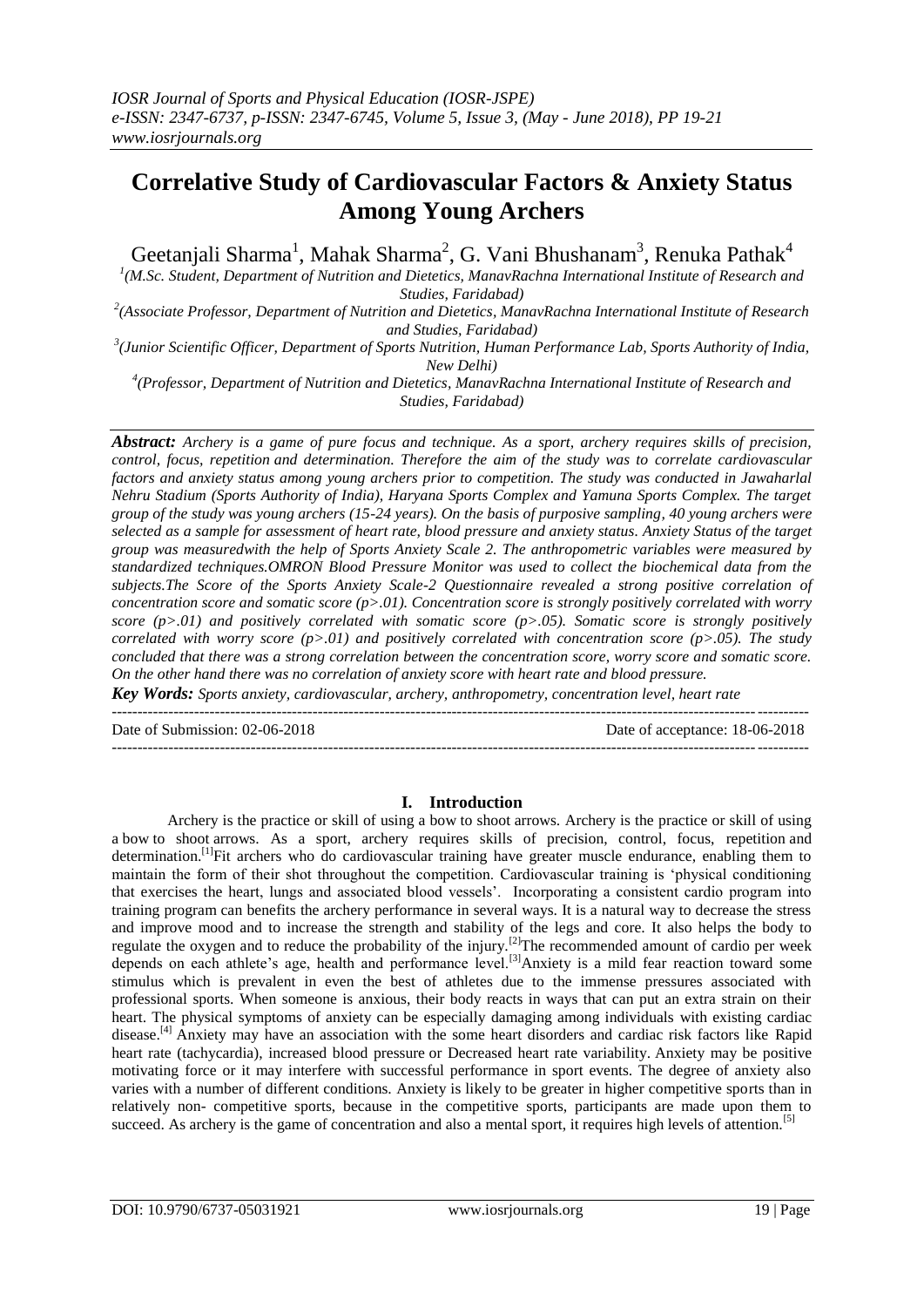## **II. Methodology**

The present study was done to correlate the cardiovascular factors & anxiety among young archers before competition. The study was conducted in Jawaharlal Nehru Stadium (Sports Authority of India), Haryana Sports Complex and Yamuna Sports Complex. The target group of the study was young archers (15-24 years).On the basis of purposive sampling 40 young archers were selected. Inclusion criteria was, both males and female players aged between 15- 24 years were included and subjects willing to participate in the study. Exclusion criteria was males and females before 15 and after 24 years of age were excluded, those who were not willing to participate in the study, who were suffering from hypotension, hypertension, fever, cold, etc. were excluded. A standardized questionnaire named 'Sports Anxiety Scale- 2' was used to collect the anxiety informationfrom the subjects. Also OMRON Blood Pressure Monitor was used to collect the biochemical data from the subjects. Anthropometric measurements were done by using standardized tools, which include weight via digital scale. . The data was analysed by SPSS Version 24.

| <b>Table 1.</b> Distribution of subjects on the basis of Demographic Profile |          |  |  |
|------------------------------------------------------------------------------|----------|--|--|
| AGE                                                                          | N(%)     |  |  |
| $15 - 18$ years                                                              | 11(27.5) |  |  |
| $18 - 22$ years                                                              | 26(65)   |  |  |
| $22-24$ years                                                                | 3(7.5)   |  |  |
| <b>GENDER</b>                                                                | N(%      |  |  |
| Male                                                                         | 34(85)   |  |  |
| Female                                                                       | 6(15)    |  |  |
| <b>EDUCATION QUALIFICATION</b>                                               | N(%      |  |  |
| High School                                                                  | 2(5)     |  |  |
| Intermediate                                                                 | 1(2.5)   |  |  |
| Graduation                                                                   | 33(82.5) |  |  |
| Post-Graduation                                                              | 4(10)    |  |  |

**III. Results And Discussion**

Table 1. Depicts the distribution of subjects on the basis of Age, in which 65% subjects were in 18-22 year old category while only 7.5% subjects were in 22-24 year old category. 85% subjects were males while 15% were females. Out of which, 82.5% of subjects were graduates.

| <b>Anthropometric Variables</b> | <b>Minimum</b> | <b>Maximum</b> | $M\pm SD$       |
|---------------------------------|----------------|----------------|-----------------|
| Height                          | 148            | 185.9          | $170.6 \pm 7.7$ |
| Weight                          | 38             | 90             | $64.1 \pm 10.9$ |
| <b>BMI</b>                      | 14.6           | 27.7           | $21.9 + 2.9$    |

**Table 2.**Mean and Standard Deviation of Anthropometric Variables

Table 2. Depicts means and standard deviation of Height is 170.6±7.7 with minimum 148 and maximum 185.9. Weight is  $64.1 \pm 10.9$  with minimum 38 and maximum 90. BMI is  $21.9 \pm 2.9$  with minimum 14.6 and maximum 27.7.

**Table 3.**Mean and Standard Deviation of Cardiovascular Factors**.**

| <b>Cardiovascular Factors</b> | <b>Minimum</b> | <b>Maximum</b> | $M\pm SD$        |
|-------------------------------|----------------|----------------|------------------|
| <b>Heart Rate</b>             | 63.7           | 110.7          | $82.7 + 9.5$     |
| <b>Systolic BP</b>            | 97             | 161            | $123.8 \pm 13.6$ |
| <b>Diastolic BP</b>           | 54             | 102            | $77.4 \pm 8.7$   |

Table 3. Depicts mean and standard deviation of Heart rate is 82.7±9.5 with minimum 63.7 and maximum 110.7.Systolic Blood Pressure is 123.8±13.6 with minimum 97 and maximum 161.Diastolic Blood Pressure is  $77.4\pm8.7$  with minimum 54 and maximum 102.